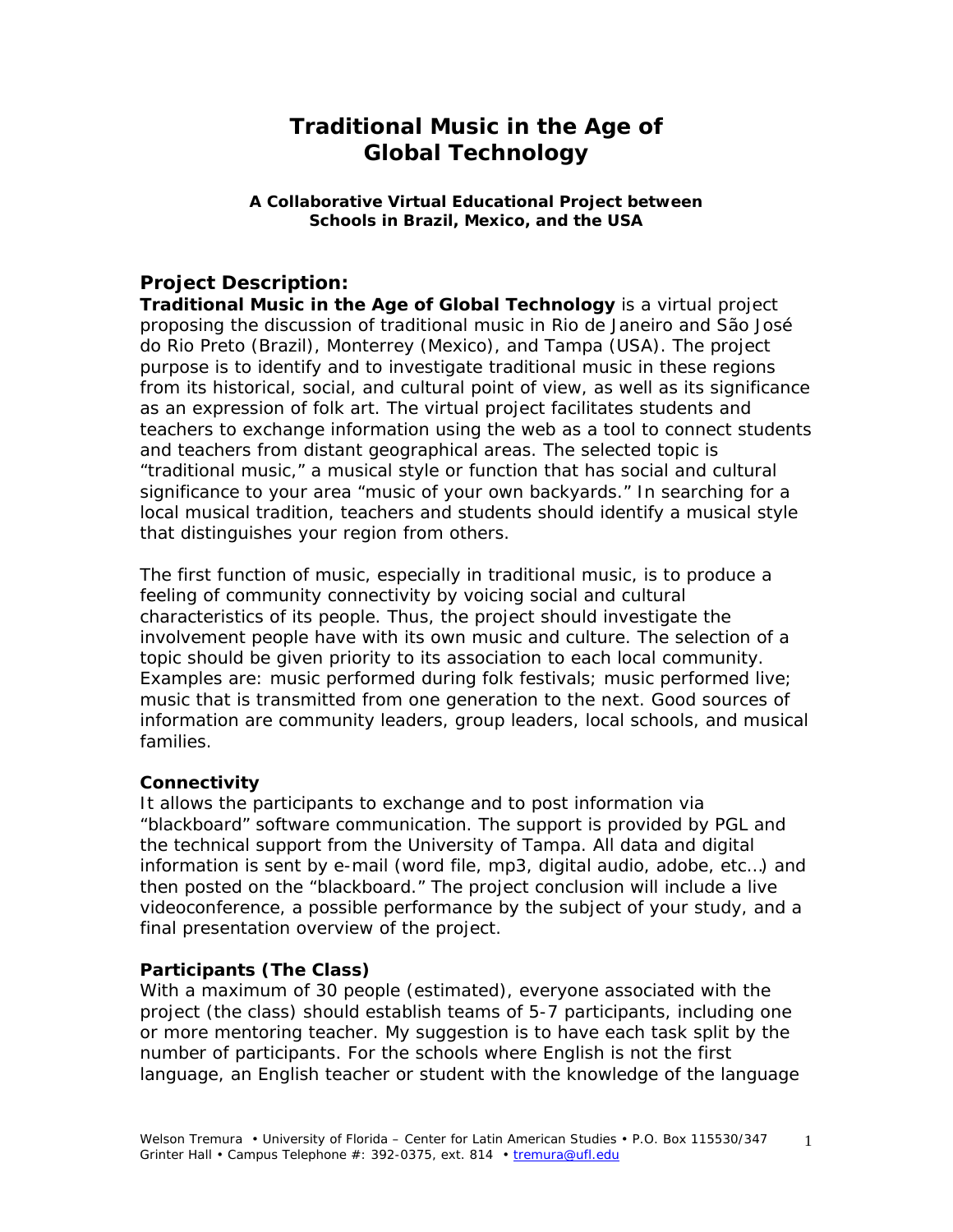should be requested to facilitate the exchange of information during the project and video conferences.

#### **PROJECT TASKS**

These are the tasks to be accomplished by each participating school. They are guides and recommendations of how to go about finding information on your topic of choice. The tasks are guides to explain music and culture through the mind of its people. The objective is to gather as much information as possible with focus on content. Each participating school should develop their own personal style of narration and follow a script base on the following tasks:

1 – Geographically show and describe your school, city, and region. This "show and tell" should reveal aspects of the region such as geography, types of population, ethnic background, and colonization. Ideally, this information should steer the reader to identify and to differentiate your region from the others.

2- Define your topic "traditional music" within the scope of your region. You could interview leaders and composers of your chosen topic and use their definition do describe your topic. You also can describe the music as what it represents to the people. Use an audio example, perhaps your informant(s) could play or sing a traditional song.

3- Elaborate on how and why your "traditional music" is important for the music makers (musicians, singers, composers) and people (audience) of your region, state, and country. What does it stands for in your community? Who is affected by this music, how?

4- Which are the musical instruments or voices used in the music making process? Do the participants in your "traditional music" make their musical instruments? If so, how? Do the musicians and composers of your "traditional music" have a preference for a musical instrument, which one? Why? Is gender important to the music? How?

5- How the participants or members of the tradition learn how to play their music? How are the songs composed? Why? Are the songs pre-composed (composed before performance) or compose (improvised) at the moment of the performance? What are the songs about? Explain.

6- What is the text (lyric) about? What does it represent? Translate a song or two texts and use it to explain its meaning.

7- Who are the musicians, singers, and composers of your traditional music?

8- Is religion part of your traditional music? Does religion affect the way the music is performed?